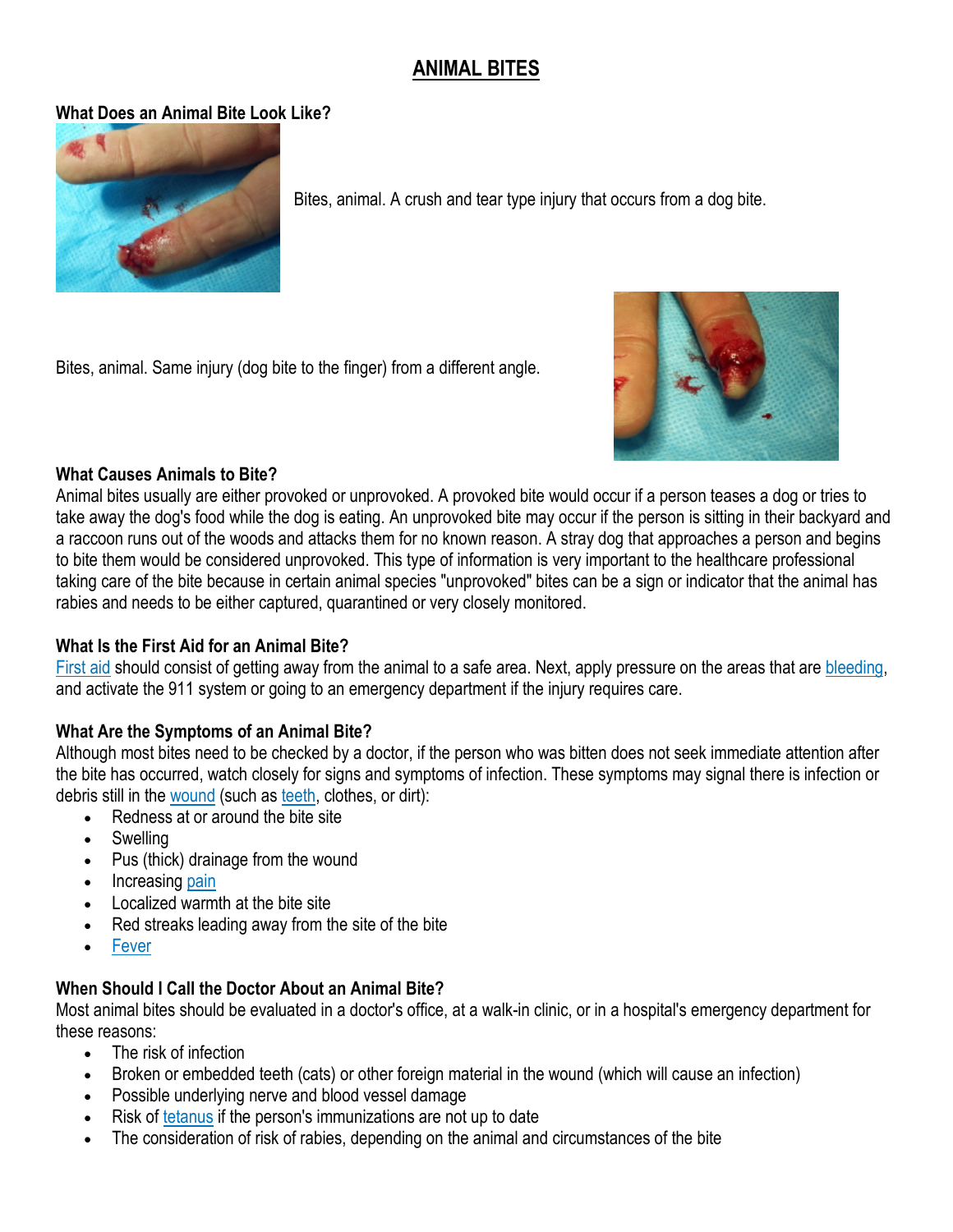These types of bites pose the highest risk of infection and therefore require prompt evaluation:

- Dog bites because of the crushing mechanism of the bite
- Cat bites because of the puncture mechanism of the bite
- Wild animal bites (from raccoons, for example) and dog or cat bites (pets may have themselves been bitten by stray animals) because of the risk of contracting rabies

Certain bite [wounds](https://www.emedicinehealth.com/wound_care/article_em.htm) require immediate attention:

- Bite caused by a wild animal or a stray dog or cat
- Possibility of teeth, dirt, or other matter in the wound
- Excessive bleeding
- Weakness or numbness of the area or another area away from the bite
- Any other symptoms or concern that the person bitten may have regarding a bite wound

# **How Is an Animal Bite Diagnosed?**

The doctor will assess the risk of infection, look for other injuries, and try to minimize any scarring or deformity from an animal bite. Additional questions will help clarify if the patient needs tetanus vaccination, and if there is a risk of rabies exposure.

**Inspection:** The wound will be thoroughly examined to look for any debris such as dirt, grass, teeth, clothing, or other objects that may have become embedded into the bite area. Leaving behind any of these would increase the risk for infections significantly. Sometimes the wound will be numbed with lidocaine to decrease [pain](https://www.emedicinehealth.com/pain_quiz_iq/quiz.htm) while the doctor makes a complete inspection of the area. This is not always necessary and depends on the extent of the injury.

**X-rays:** The doctor may order [X-rays](https://www.emedicinehealth.com/understanding_x-xays/article_em.htm) to look for fractures of bones or to make sure nothing remains in the wound. Although certain objects such as metal always show up on X-ray, some objects such as dirt and grass do not usually appear. That's why careful inspection and washing out the wound are key to proper care. Despite best efforts, there is always a risk that foreign material will be missed and may be in the wound.

**Irrigation:** This is very important to preventing infection as it helps clean the wound of debris. Several techniques are used but the idea is the same. The health care professional will spray irrigation solution (usually saline solution or tap water) into the wound with either an irrigation device or a syringe (without the needle) in order to wash out anything that may contaminate the wound. Despite best efforts and intentions, infections can and still do occur in animal bites.

**Debridement (tissue removal):** Dog bites are noted for being crush type injuries. This will macerate and tear apart the skin and tissue in humans. The result is that skin tears often are not repairable because of the amount of damage or the significant crushing mechanism. These areas usually have either no blood supply to them or decreased blood supply and will not survive and are considered to be dead tissue that needs to be removed. The risk of infection increases significantly in these types of crush injuries.

- In some cases, it may be necessary for the doctor to remove or debride the skin. This involves numbing the wound with lidocaine and then cutting the skin with either small scissors or a scalpel to remove the tissue.
- This not only will reduce the risk of infection but also will promote quicker healing and may even allow the doctor to obtain better wound closure.

**Closure:** Not all animal bites need to be or can be closed with [stitches.](https://www.emedicinehealth.com/removing_stitches/article_em.htm) Some wounds are sutured (stitched) immediately after they occur (this is referred to as primary closure). Some are repaired a few days later (referred to as delayed closure). Some animal bites are never sutured.

- Relatively clean wounds or those that can be easily cleansed may be stitched immediately. Also bites to cosmetic areas (such as the face) are usually sutured immediately. The patient's health care professional will discuss the advantages and risks of primary closure with the patient.
- Delayed closure or no closure at all will most likely be used for any wound that is on an arm or leg because of decreased blood flow and increased risk of infection. Also, delayed closure is more likely if the wound is heavily contaminated (dirty) or has a significant amount of tissue damage or crushed tissue. It is important to note that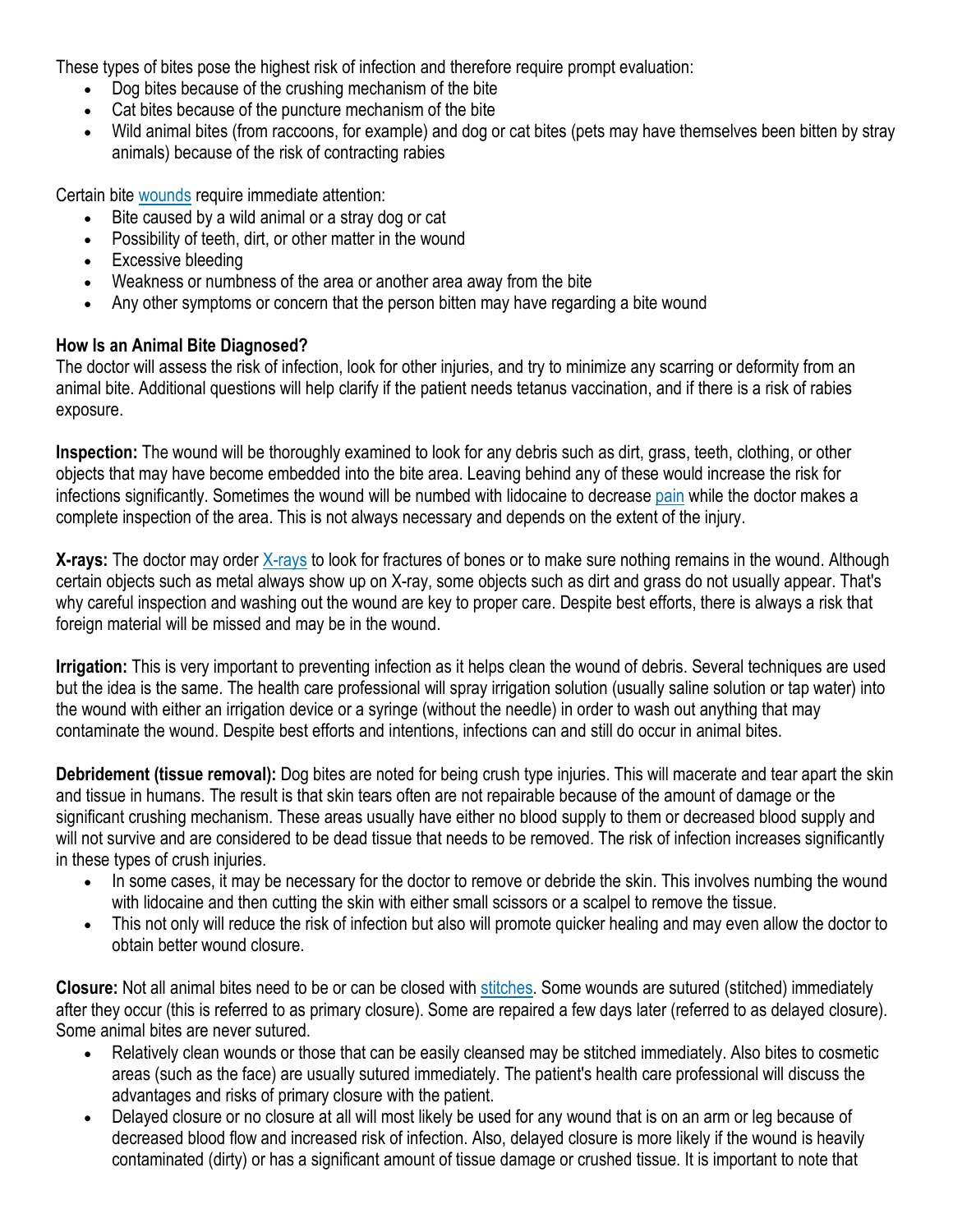animal bites to the hand have a very high risk of infection so they are generally not sutured immediately. Bite wounds to hands are excellent candidates for delayed closure.

• Keep in mind that the potential for scarring is increased when a wound or bite is not closed or sutured at the time of the event. Unfortunately this has to be the case in some settings as the risk of an infection is too great to allow the health care professional suture the wound. Sometimes the health care professional will suture the wound, but will usually have a detailed discussion with the patient prior regarding the risks of infection and the signs and symptoms to monitor in the event that an infection does begin, and what to do in that situation.

### **What Is the Treatment for Animal Bites?**

The treatment of animal bites, after initial inspection, irrigation, debridement, and possibly closure depends on many factors, the doctor's experience, preference, and the type of wound and location of the wound.

# **Rabies Cause, Treatment, and Prevention**

According to the CDC (Centers for Disease Control and Prevention), rabies has one of the highest fatality ratios of any infectious disease. Rabies is an acute, progressive encephalitis (inflammation of the brain) caused by a virus. An animal infected with the virus may display abnormal behavior, seizures, not eating, problems swallowing, loss of muscle movements, gait abnormality and paralysis. The virus can enter a human through a bite as the virus is found in the animal's saliva. Prompt examination of animal bites is important to identify the need for immediate treatment and to secure the animal, if warranted.

The vaccination of domestic animals is an important step in prevention, as rabies is rare in vaccinated animals. Stray animals should be confined for at least three days to determine if human exposure has occurred and if the owner can be found. Methods used in rabies control include identification tags, licensure, canvassing, citations, animal control and public education.

Rabies in wildlife, however, is difficult to control, so surveillance and variant typing are essential components in control programs. Every animal submitted for rabies testing should be report to the CDC, so that the agency can track trends.

Treatment for rabies after a suspected bite is called post-exposure prophylaxis and is given as an injection of immune globulin immediately if the animal was known to be rabid or if the animal begins showing signs of the illness. Bites to the head or neck carry a higher risk, as the incubation period will be shorter due to the closeness to the central nervous system. Rabies Immune Globulin (RIG) provides immediate neutralizing antibodies until the person can develop their own antibodies in response to the administration of a rabies vaccine. The WHO recommends that the rabies vaccine be given on a four-dose schedule of intramuscular injections.

### **What Are the Home Remedies for Animal Bites?**

Thoroughly clean the wound by washing with soap and tap water as soon as possible. Never use [alcohol](https://www.emedicinehealth.com/alcohol_quiz_iq/quiz.htm) or hydrogen peroxide on a wound. While hydrogen peroxide was used for years, medical studies have shown that it is harmful to a wound and slows or inhibits the healing process. A light scrubbing should occur during the wash. Then put a clean and dry bandage over the area. This treatment should not replace proper evaluation by a doctor.

### **Are Antibiotics Used for Animal Bite Treatment?**

If [antibiotics](https://www.emedicinehealth.com/antibiotics/article_em.htm) are prescribed, it is important to recognize that they are not used to treat an infection. They are used to try to prevent infection. The trend toward prescribing and using fewer antibiotics continues, and therefore, the patient may not be given antibiotics, but instead told to monitor the wound closely for any signs or symptoms of infection.

- Bites that generally warrant antibiotics are these:
	- $\circ$  Cat bites with a deep puncture
	- $\circ$  A wound that required tissue removal (debridement)
	- $\circ$  A heavily contaminated wound
	- o Bites to the hand
	- o Bites from a human
	- o Bites in elderly